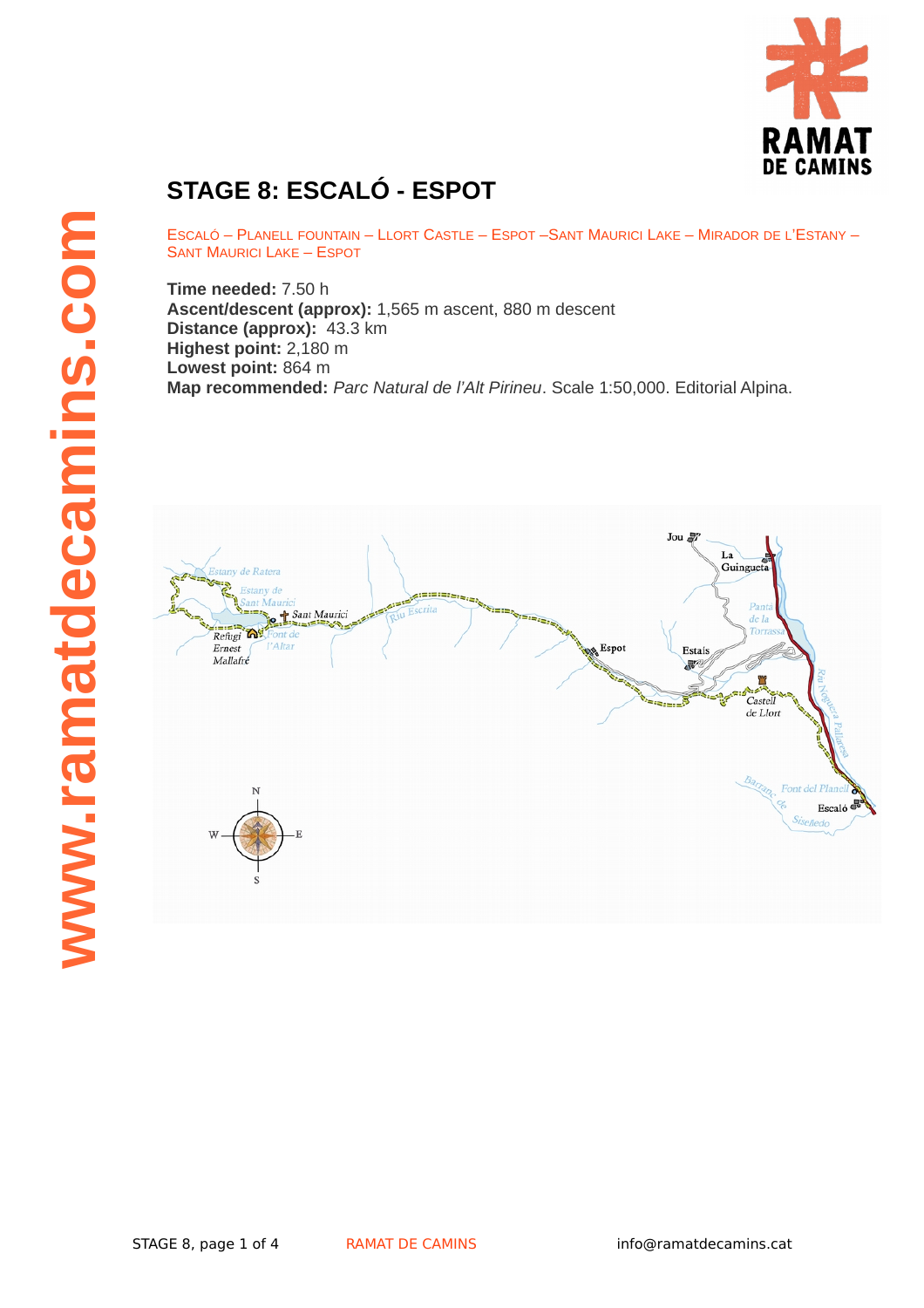- **www .ramatdecaminscom**
- 0 h **Escaló**, 864 m. Taking great care, we follow the C-28 main road north towards Esterri d'Àneu for 1.1 km until we come to the start of a track on the left and a sign pointing the way up to Espot via the Camí Reial (old royal road).
- 0.15 h **Planell bridge**, 870 m. Picnic table, benches and a spring. Following the painted yellow spots we start by climbing some steps, rising above the road on our right.
	- $0.55h$ After a descent, we come to a **wider path**. We need to turn left here. Soon the path becomes narrower and crosses some abandoned fields.
	- 1 h We pass under a bridge after which we face a steep climb to find a track through the wood we will hardly leave until we reach Espot.
	- 1.25 h **Terrissaire farm building**, 1,029 m. On the right of the track there is a farm building and the hiker's path to what is left of Llort Castle, a quarter of an hour away. We take the track.
	- 1.40 h **Junction,** 1,250 m. Turning right leads to Estaís and Jou by the GR, but we carry on to Espot, to the left. From this point on we will only find the typical red and white markings of the GR. We leave the forest track and go up a quite broad hiker's path while passing under a power line. After five minutes we leave the path we were walking on and turn right to take a narrow one. It passes through a pretty pine grove.
	- 1.50 h **Track.** When that path comes out on a track, we turn right and follow the track to Espot. It's very flat and we cross the Escrita river a couple of times.
	- $2.15h$ 2.15 h **Espot**, 1,300 m. (hotel, hostel, rural accommodation, restaurant, campsite, petrol station, shops.) Not to be missed: a walk round the village streets, the church, a Romanesque bridge and the Aigüestortes i Estany de Sant Maurici National Park House. We cross the village passing the river on the right. We pass the pretty, Romanesque La Capella bridge and turn left, leaving the Solau neighbourhood behind. A paved street next to the river goes up to the next bridge, which will take us to the hydroelectric power station.
	- 2.30 h **Espot Hydroelectric Power Station**, 1,350 m. Sticking to the GR markings, we leave the village by the road that climbs to Lake Sant Maurici. We have to follow it for 1.4 km, until we reach the Suar bridge, and we'll probably have to move out of the way to let cars and taxis heading for the park go past.
	- 2.45 h We pass a **campsite** on the right.
	- 2.50 h **Junction**, 1,420 m. We leave the road here and carry on via an old path on the right. A sign points the way and says it will take 2 hours to reach the Sant Maurici lake and the Ernest Mallafré refuge. The path drops down before crossing the Escrita river by a bridge. After a pretty uphill stretch with dry-stone walls either side, it turns left and becomes a narrower path up the river, on our left. This is a well-trodden path and the climb is not steep. Ahead of us the Encantats peaks and Roca de l'Estany (lake rock) are always in our sights.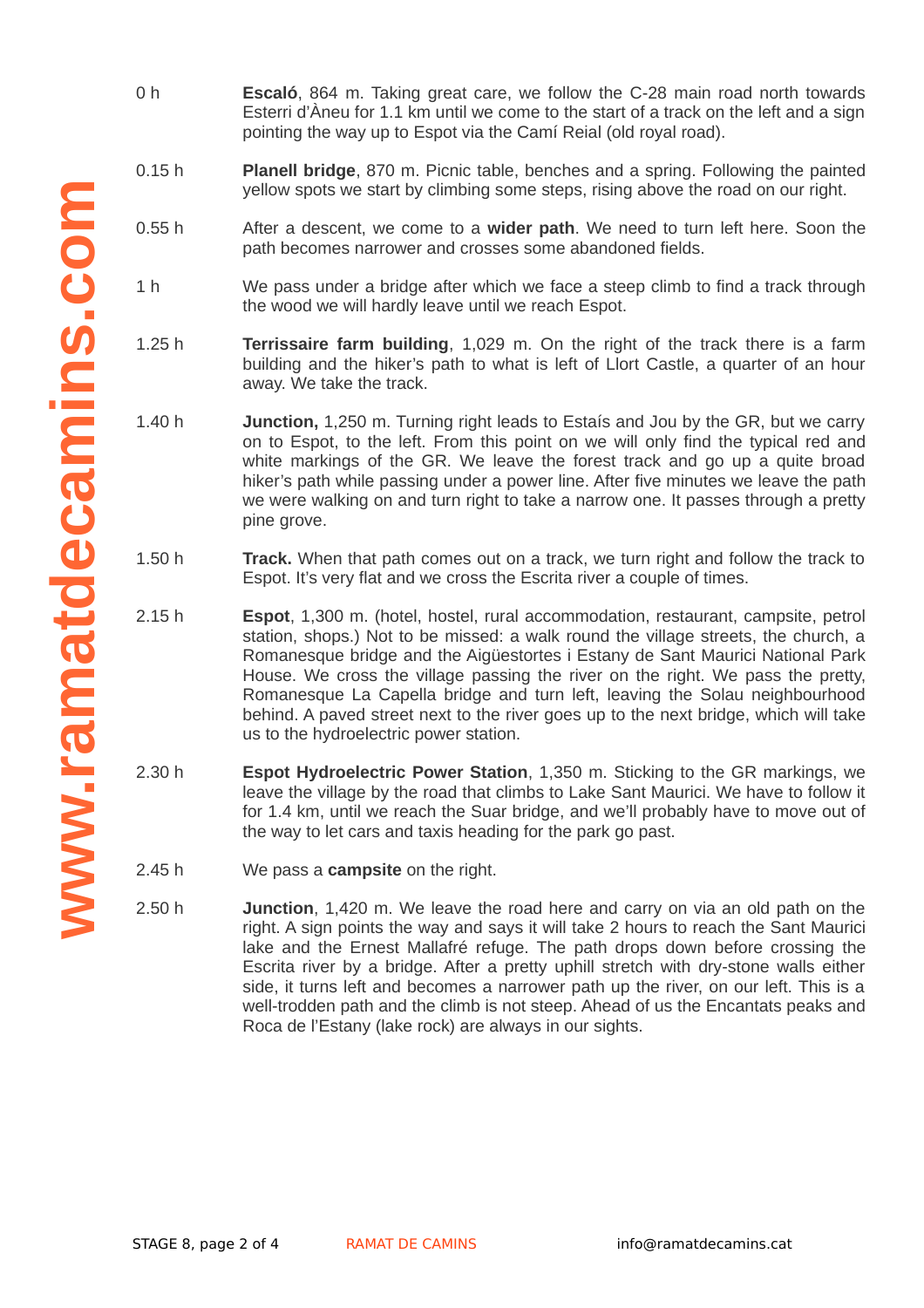- 3.20 h **Junction**, 1,610 m. The path to the right leads to the Fogueruix vantage point and the Pla de la Font refuge. We carry straight on. There are times when the path passes under the shade of pine and hazel trees.
- 3.30 h **Hikers' path**, 1,685 m. From here on the path broadens out and becomes a track. Soon there is a fork in the latter and we take the lower option.
- 3.35 h **Junction**, 1,685 m. The narrow path from the car park at the park entrance joins the track from the left at this point, meaning it's quite likely to find more people following the same route to the Sant Maurici lake. It's quite a flat stretch.
- 3.45 h **Pallers bridge and road to the left.** We cross the road that goes up to the lake. Soon we enter a dense pine wood, climbing as we go. From time to time we come across panels describing the habitat.
- 4.05 h **Intersecting track** We turn left and follow the track uphill.
- 4.15 h **Sant Maurici hermitage** to the right, under a grotto, 1,810 m.
- $4.20h$ **Junction,** 1,850 m. In 10 minutes we'll see the **Ernest Mallafré refuge** on the left. We'll pass it coming down. For the time being, we carry straight on, uphill.
- 4.25 h **Sant Maurici lake**, 1,930 m. Next to the lake we look for a sign pointing the way up to "Ratera Falls". Then we follow this narrow path, with the lake's waters on the left and a nice, panoramic view of the Encantats peaks and the lake behind us. The way is shown by posts with painted yellow points. After five minutes the path splits, with the left fork going to the lake. We take the right one into the wood. All the time we can hear the sound of the waterfall.
- 4.45 h **Ratera waterfall,** 2,040 m. We carry on up the path towards the Ratera lake. The climb gets steeper now. We stick to the path throught the middle of the pine trees.
- 5 h **Track** which goes from the Sant Maurici lake to the Amitges refuge, 2,090 m. We turn left, cross a bridge over the river and follow the track for a while. Now we follow the red and white markings of the GR.
- $5.05h$ **Ratera lake**, 2,140 m. We pass the lake on the right, next to the track. When we come to a fork, we ignore the track down to the lake and take the main one that carries on uphill.
- 5.10 h **Junction**, 2.145 m. Going right would take us up to the Amitges refuge but we take the left track to the Mirador de l'Estany (lake vantage point). In the distance, to the right, we will see the slender Agulles d'Amitges with the Pic d'Amitges and Tuc de Saboredo peaks behind.
- 5.25 h **Mirador de l'Estany**, 2,180 m. The lake vantage point offers a panoramic view of the Sant Maurici lake and Encantats peaks behind, the surrounding mountains, the remains of the military barracks that burned down in 1955 and so on.

Just before we get to the viewing point, which has an orientation table with the names of the peaks, etc., there is a narrow path on the left which we will follow to get back to the Sant Maurici lake by the other side of the valley. This is an alternative route that few people take but it's worth doing because it offers another view of the valley. So that's what we do. Although the flank to the other slope involves a short climb, after that it is almost entirely downhill back to Espot. There are no trees growing on this flank because there are avalanches every year. We cross the Portarró ravine